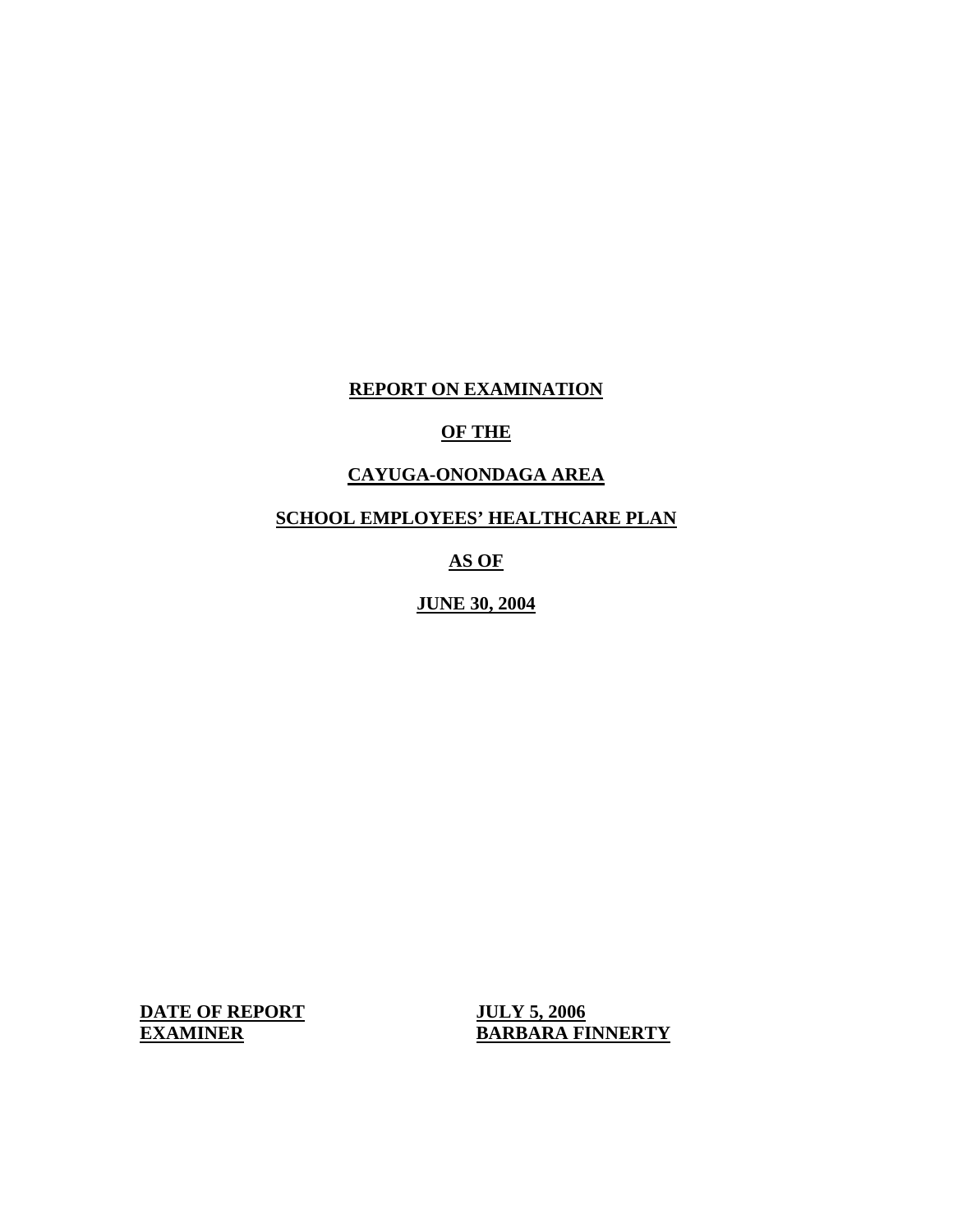# TABLE OF CONTENTS

# ITEM NO. PAGE NO.

| 1. | Scope of examination                          | $\overline{2}$ |
|----|-----------------------------------------------|----------------|
| 2. | Description of Plan                           | 3              |
|    | A. Management                                 | $\mathfrak{Z}$ |
|    | B. Territory and plan of operation            | 5              |
|    | C. Reinsurance                                | 5              |
|    | D. Accounts and Records                       | 6              |
|    | E. Internal Controls                          | 6              |
|    | F. Annual and Quarterly Statement Preparation | 7              |
| 3. | <b>Financial Statements</b>                   | 8              |
|    | A. Balance sheet                              | 8              |
|    | B. Statement of revenues and expenses         | 9              |
| 4. | Cash and cash equivalents                     | 11             |
| 5. | <b>Accounts Payable</b>                       | 11             |
| 6. | <b>Claims Payable</b>                         | 12             |
| 7. | Market conduct activities                     | 13             |
| 8. | Compliance with Report on Organization        | 16             |
| 9. | Summary of comments and recommendations       | 17             |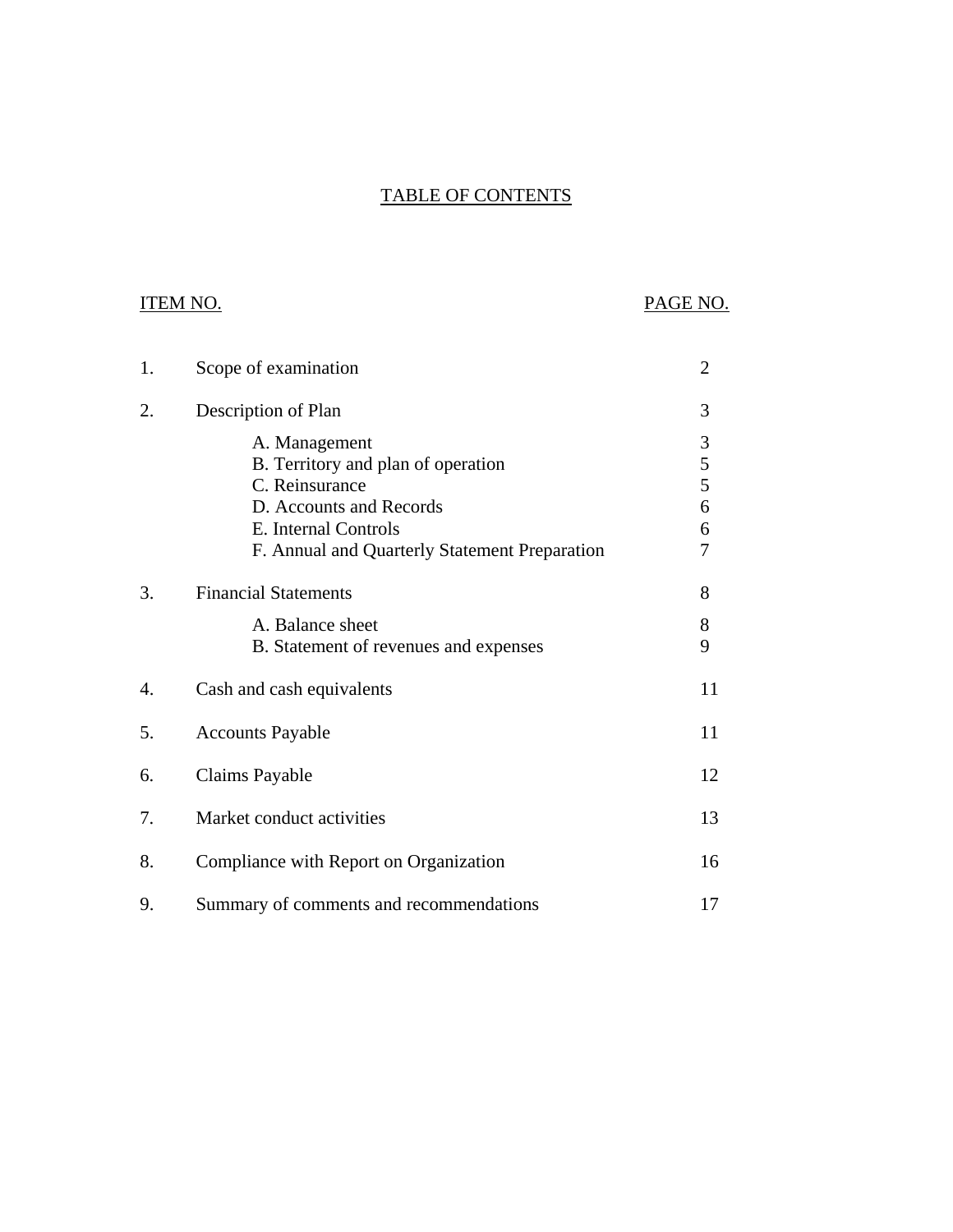

STATE OF NEW YORK INSURANCE DEPARTMENT 25 BEAVER STREET NEW YORK, NEW YORK 10004

Governor George E. Pataki Howard Mills

Superintendent

July 5, 2006

Honorable Howard Mills Superintendent of Insurance Albany, NY 12257

Sir:

Pursuant to instructions contained in Appointment Number 22385 dated November 15, 2005 and attached hereto, I have made an examination of the Cayuga-Onondaga Area Schools Employees' Healthcare Plan and respectfully submit the following report thereon.

The examination was conducted at the Plan's home office located at 5980 South Street Road, Auburn, New York.

Whenever the terms, the "Plan" or "COASEHP" appear herein without qualification, they should be understood to refer to the Cayuga-Onondaga Area Schools Employees' Healthcare Plan.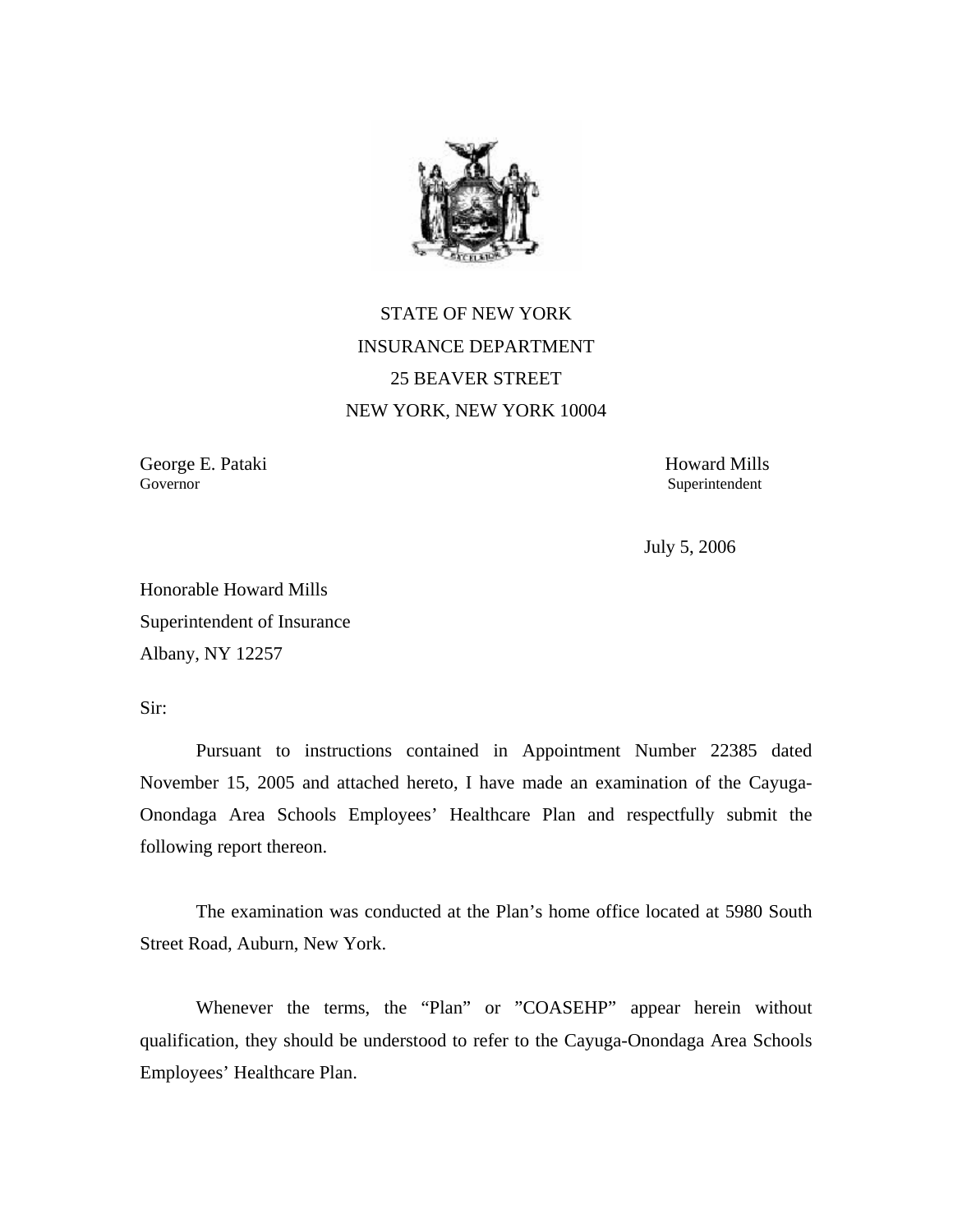#### **1. SCOPE OF EXAMINATION**

<span id="page-3-0"></span>The previous examination was conducted as of December 31, 2000. This examination covers the period from January 1, 2001 through June 30, 2004. Transactions occurring subsequent to this period were reviewed where deemed appropriate by the examiner.

The examination comprised a complete verification of assets and liabilities as of June 30, 2004, in accordance with Statutory Accounting Principles, as adopted by the New York Insurance Department, a review of income and disbursements deemed necessary to accomplish such verification and utilized, to the extent considered appropriate, work performed by the Plan's independent certified public accountants. A review or audit was also made of the following items as called for in the Examiners Handbook of the National Association of Insurance Commissioners:

> History of the Plan Management and control Corporate records Fidelity bonds and other insurance Territory and plan of operation Growth of Company Business in force Loss experience Accounts and records Treatment of policyholders and claimants

A review was also made to ascertain what action was taken by the Company with regard to comments and recommendations contained in the prior report on organization.

This report on examination is confined to financial statements and comments on those matters which involve departures from laws, regulations or rules, or which are deemed to require explanation or description.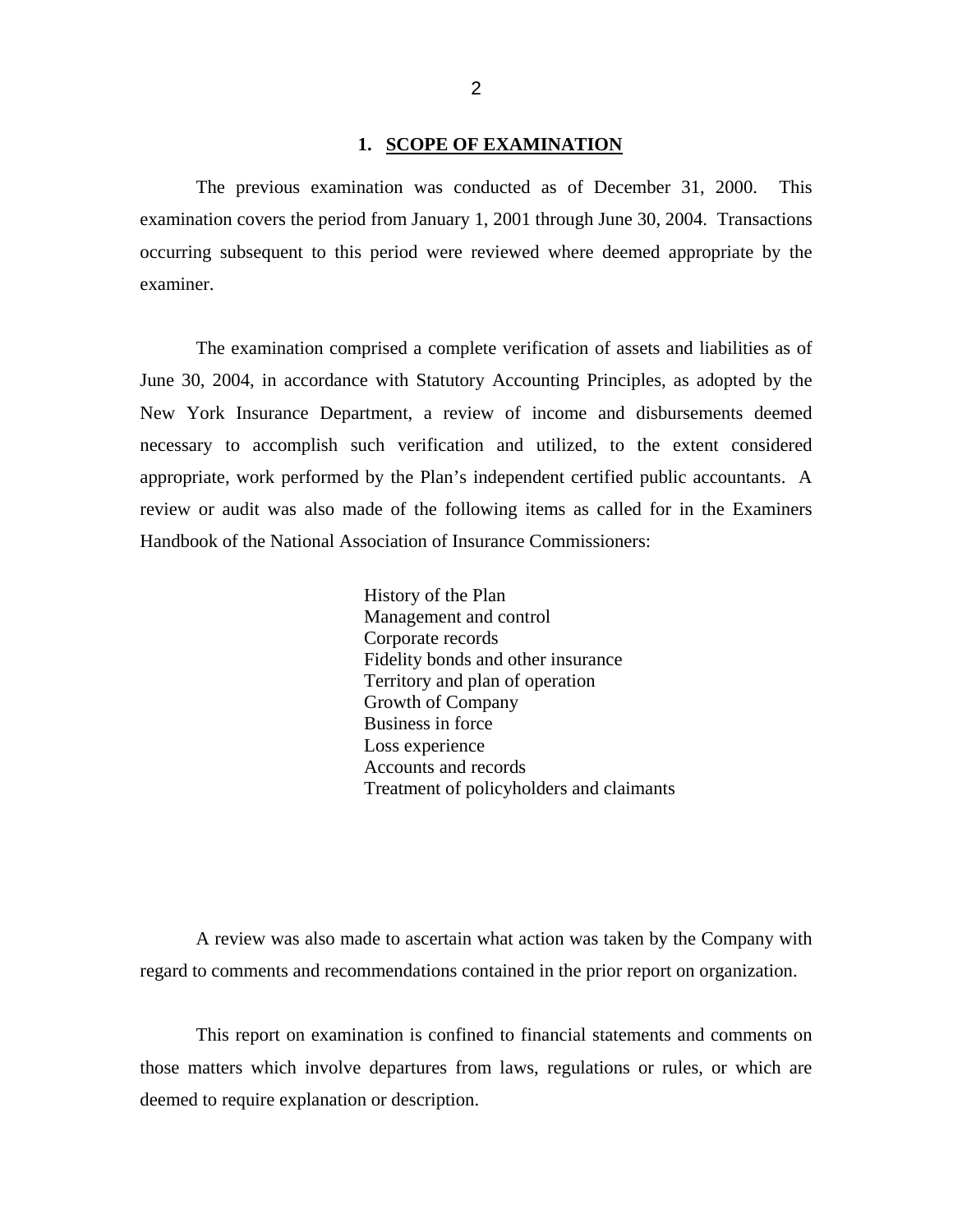#### **2. DESCRIPTION OF THE PLAN**

<span id="page-4-0"></span>The Cayuga-Onondaga Area School Employees' Healthcare Plan (COASEHP) commenced business on July 1, 1981. The Plan is a Municipal Cooperative Health Benefit Plan licensed under Article 47 of the New York Insurance Law. In accordance with the Municipal Cooperative Agreement, each of the participants, eight school districts and one Board of Cooperative Educational Services (BOCES), have agreed to share the costs and assume the liabilities for hospital, surgical, prescription drug, and major medical benefits provided under the Plan. The Plan provides coverage through self-insurance administered by a third party administrator in accordance with the Summary Plan Description to employees, retirees and eligible dependents of the participants.

There are currently eight school districts and one Board of Cooperative Educational Services (BOCES) participating in the Plan. The Plan participants are as follows:

| Cato-Meridian C.S.D.  | Skaneateles C.S.D.    |
|-----------------------|-----------------------|
| Cayuga-Onondaga BOCES | Southern Cayuga C.S.D |
| Jordan-Elbridge C.S.D | Union Springs C.S.D   |
| Moravia C.S.D.        | Weedsport C.S.D       |
| Port Byron C.S.D.     |                       |

The Plan was issued a Certificate of Authority pursuant to Article 47 of the New York Insurance Law by the Superintendent of Insurance on August 1, 2001. The Certificate of Authority authorizes the Plan to conduct the business of a municipal cooperative health benefit plan in the counties of Cayuga and Onondaga.

#### **A. Management**

Pursuant to the Municipal Cooperative Agreement, management of the Plan is vested in the Governing Board comprised of one representative from each participating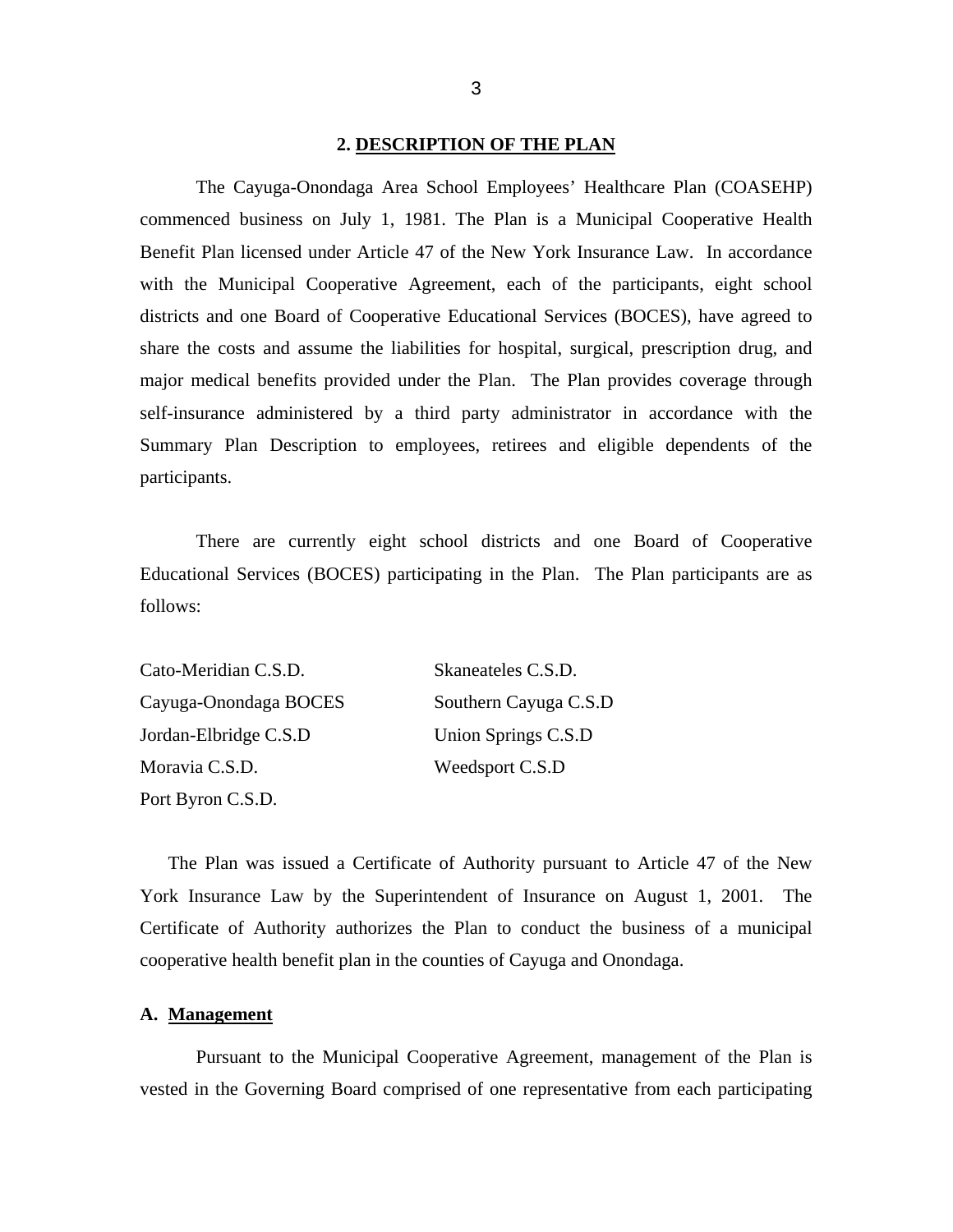school district including BOCES. The governing board of the Plan as of June 30, 2004 was as follows:

#### **Governing Board:**

| <b>Name</b>               | <b>Municipality</b>    |
|---------------------------|------------------------|
| Katherine Huntone         | Cato-Meridian C.S.D.   |
| David Boyle               | Cayuga-Onondaga BOCES  |
| William Hamilton          | Jordan-Elbridge C.S.D. |
| Patricia Shaw             | Moravia C.S.D.         |
| Gary Texido               | Port Byron C.S.D.      |
| Dale Bates                | Skaneateles C.S.D.     |
| <b>Charles Mellor</b>     | Southern Cayuga C.S.D. |
| <b>William Burke</b>      | Union Springs C.S.D.   |
| <b>Arthur Martignetti</b> | Weedsport C.S.D.       |

According to the Municipal Cooperative Agreement, the Governing Board shall meet annually in the month of July and call special meetings at any time. The governing board scheduled regular bi-monthly meetings during the period under examination. The minutes of all meetings of the governing board were reviewed. All such meetings were well attended. It was noted that although the Plan's board has established specific committees, such committees were not formalized within the Plan's Municipal Cooperative Agreement. It was also noted that the Plan did not maintain minutes of meetings of the committees of the governing board.

It is recommended that, if it is the intent of the Plan, that the Plan eliminate the standing committees and act upon all matters at the board level.

 Chairman and CFO: David Boyle The officers of the Plan as of June 30, 2004 were as follows: Vice Chairperson: Dale Bates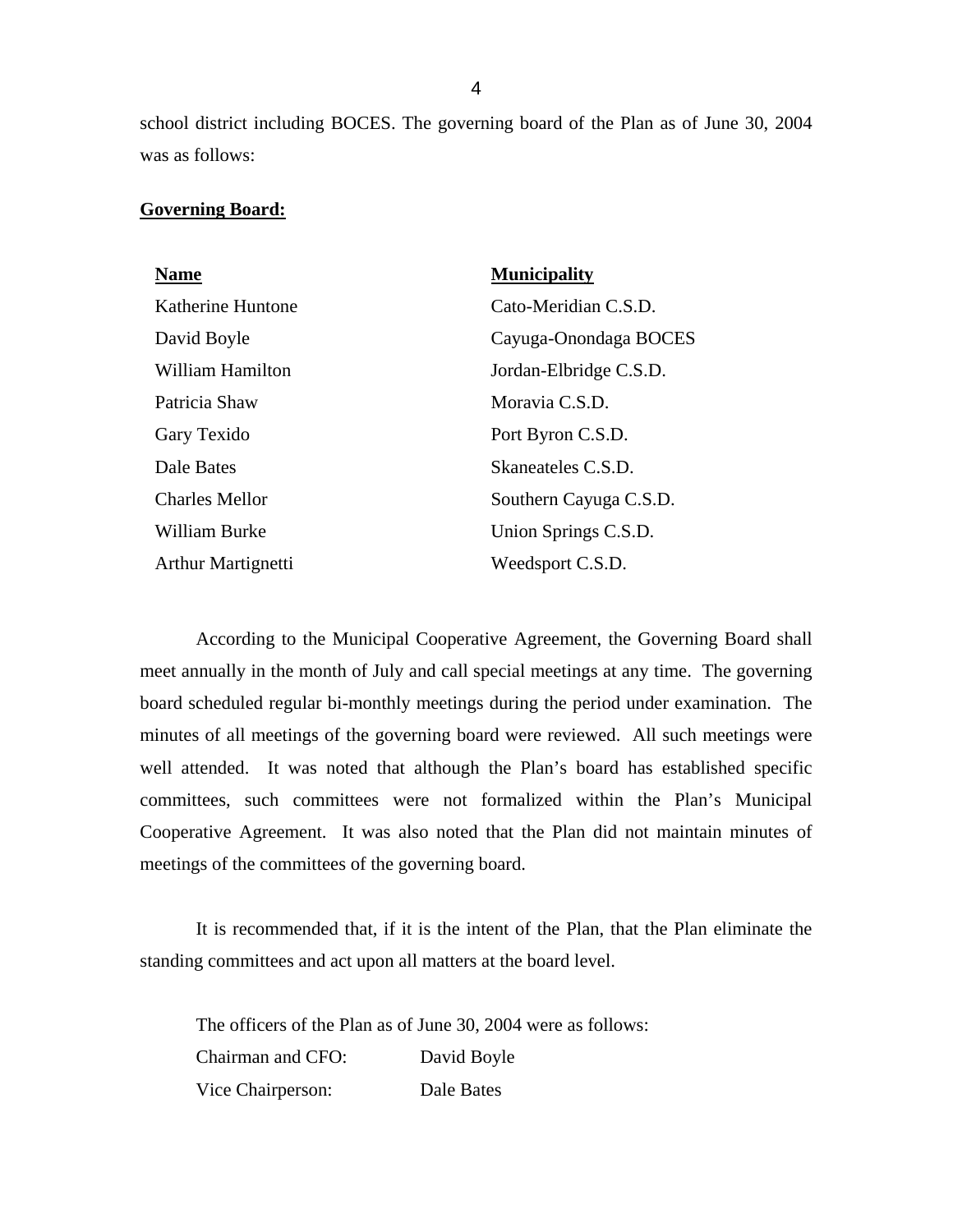Treasurer: Beverly Burns Secretary: Evelyn Waterman

The Board of Governors has designated David Boyle as the Attorney-in-Fact and custodian for all Plan reports, records, and statements.

# **B. Territory and Plan of Operation**

The Plan provides health benefits in Cayuga and Onondaga counties within New York State. The Plan's enrollment as of June 30, 2004 was 2,470. The Plan's enrollment was stable for fiscal years 2002-2004 as follows:

| Year                | 2002 | 2003  | 2004  |
|---------------------|------|-------|-------|
| Enrollment 2,402    |      | 2,474 | 2,470 |
| Disenrollment Ratio |      | 3%    | 0%    |

### **C. Reinsurance**

As required by Section 4707 of the New York Insurance Law, the Plan maintains both aggregate stop-loss coverage as well as specific stop-loss coverage. The reinsurer is authorized in New York. The following is a summary of the Plan's reinsurance program as of June 30, 2004:

Type **Limits** Excess of loss one layer 100% of \$800,000 excess of \$200,000 per member, per contract year

 $\sim$  5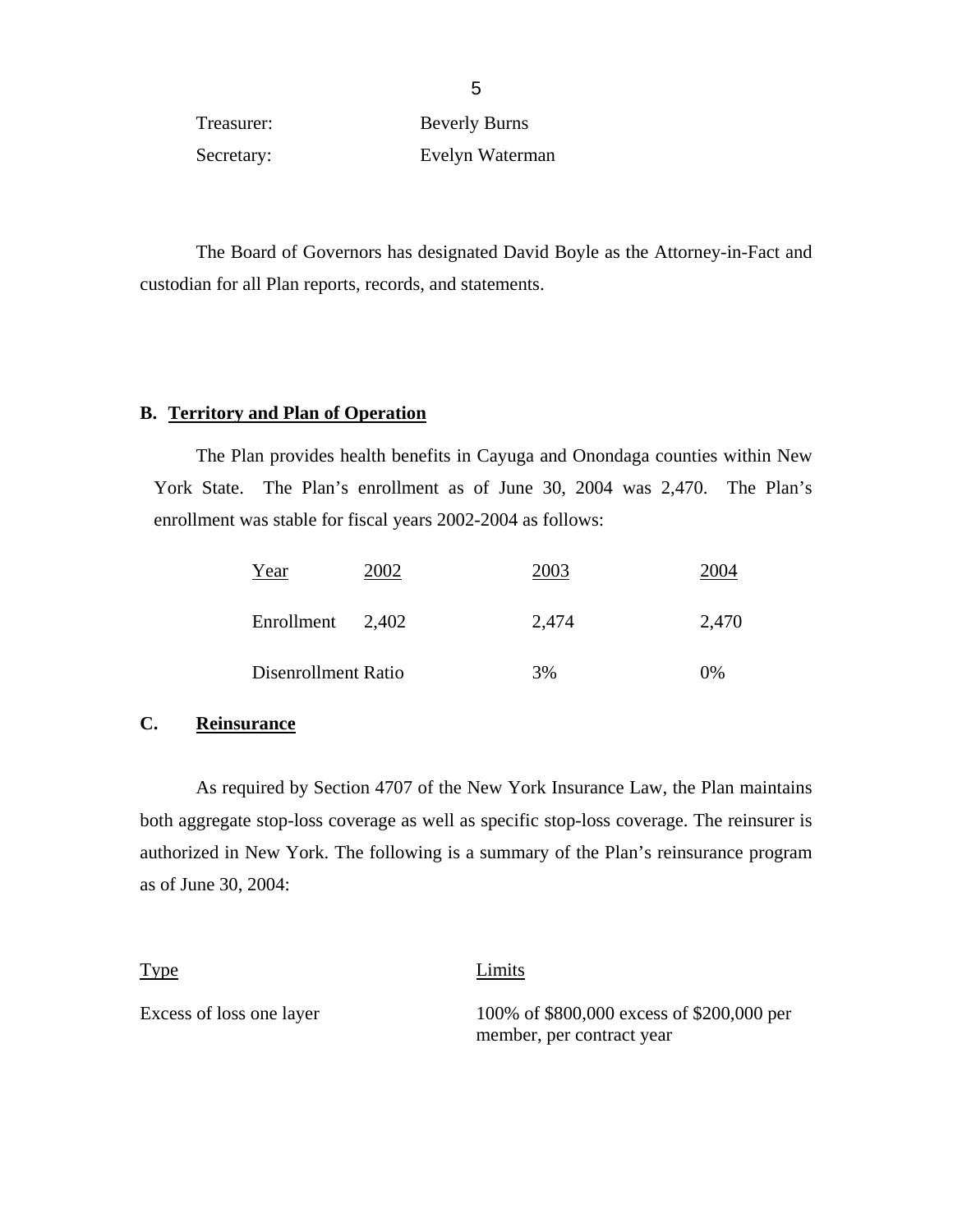<span id="page-7-0"></span>Aggregate excess of loss \$1,000,000 excess of annual aggregate attachment point (\$18,421,690) for the current contract period

The two stop loss agreements in effect at June 30, 2004 did not include the wording prescribed by Section  $1308(a)(2)(A)(i)$  of the New York Insurance Law. The Plan has subsequently amended its reinsurance contracts to incorporate the applicable wording.

### **D. ACCOUNTS AND RECORDS**

A review of the response to the Examination Planning Questionnaire indicated that the Plan does not have a Code of Conduct policy or require annual conflict of interest statement reporting on the part of the Plan's officers, key employees and board of governors for review by the board of governors.

It is recommended that the Plan maintain a Code of Conduct policy and that annual conflict of interest reporting on the part of the Plan's officers, key employees and board of governors be reviewed by the board of governors.

#### **E. INTERNAL CONTROLS**

A review of the Plan's service contract with its Certified Public Accounting firm, indicates that such CPA firm is not responsible for rendering an opinion on the Plan's internal control systems. Section  $4705(e)(1)$  of the New York Insurance Law states in part,

"...(e) The municipal cooperation agreement shall provide...to the superintendent: $(1)$  an annual audit, and opinions thereon, by an independent certified public accountant, of the financial condition, accounting procedures and internal control systems of the municipal cooperative health benefit plan;..."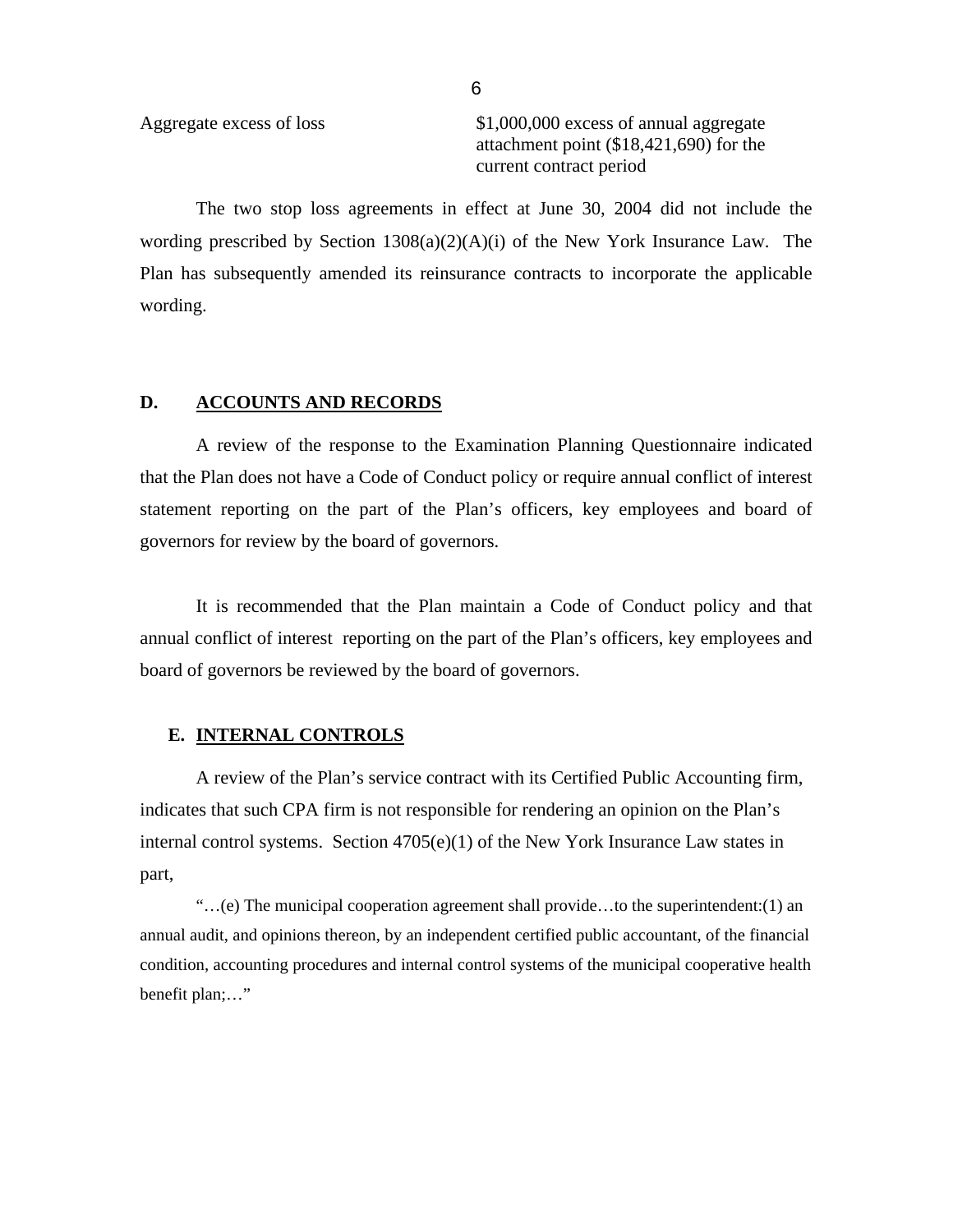<span id="page-8-0"></span>It is recommended the Plan amend its contract with its CPA firm to include an opinion of the Plan's internal control systems in order to comply with Section  $4705(e)(1)$ of the New York Insurance Law.

### **F. ANNUAL AND QUARTERLY STATEMENT PREPARATION**

A review of the annual statements filed during the period under examination revealed the Plan incorrectly completed the aforementioned NY Schedule  $F - Clains$ Payable Analysis for all years under examination. The Plan reported amounts in Column C and Column D of NY Schedule F – Claims Payable Analysis, Section 1 based upon actual projected paid claims.

However, these amounts should reconcile to the amounts reported on line 2 of Report # 1 – Part B: Liabilities and Net Worth of the annual statement.

It is recommended that the Plan complete NY Schedule  $F - \text{Claims}$  Payable Analysis by including a reconciliation footnote that reflects the statutory reserve that exceeds the actuarially determined unpaid claims. Column C and Column D of Section 1 of Schedule F should reconcile to the claims payable amount reported on line 2 of Report # 1 – Part B: Liabilities and Net Worth of its annual statement for both the current and prior year.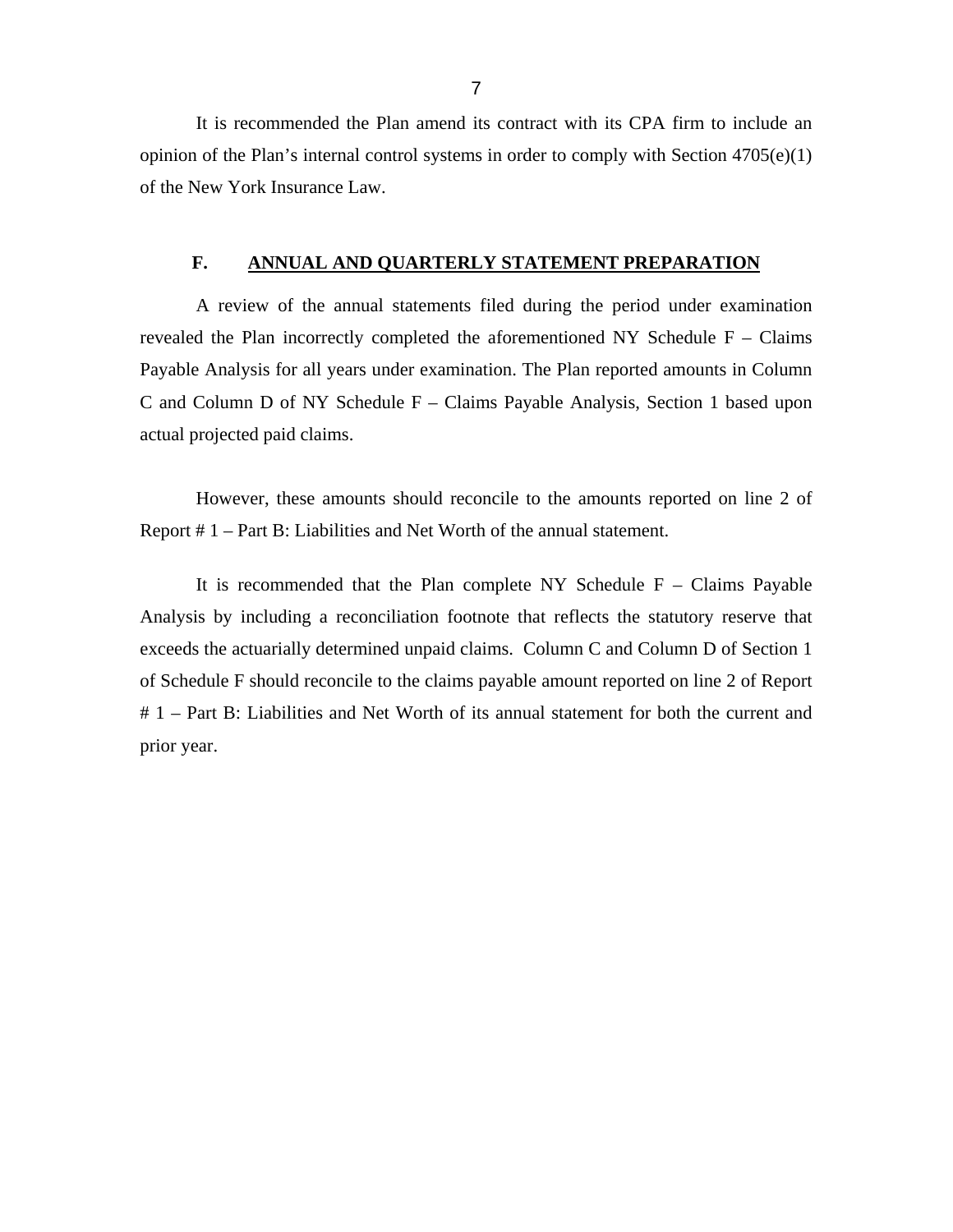# **3. FINANCIAL STATEMENTS**

# A. BALANCE SHEET

The following shows the assets, liabilities and net worth as determined by this examination and as reported by the Plan as of June 30, 2004.

| Assets                                 | Plan          |
|----------------------------------------|---------------|
| Cash and cash equivalents              | \$4,449,117   |
| Total assets                           | \$4,449,117   |
|                                        |               |
| Liabilities                            |               |
| <b>Accounts Payable</b>                | \$<br>90,021  |
| Claims Payable                         | \$3,554,860   |
| <b>Total Liabilities</b>               | \$3,644,881   |
|                                        |               |
| Net Worth                              |               |
| <b>Contingency Reserves</b>            | \$720,655     |
| <b>Retained Earnings</b>               | 83,581        |
| <b>Total Net Worth</b>                 | \$<br>804,236 |
| <b>Total Liabilities and Net Worth</b> | \$4,449,117   |
|                                        |               |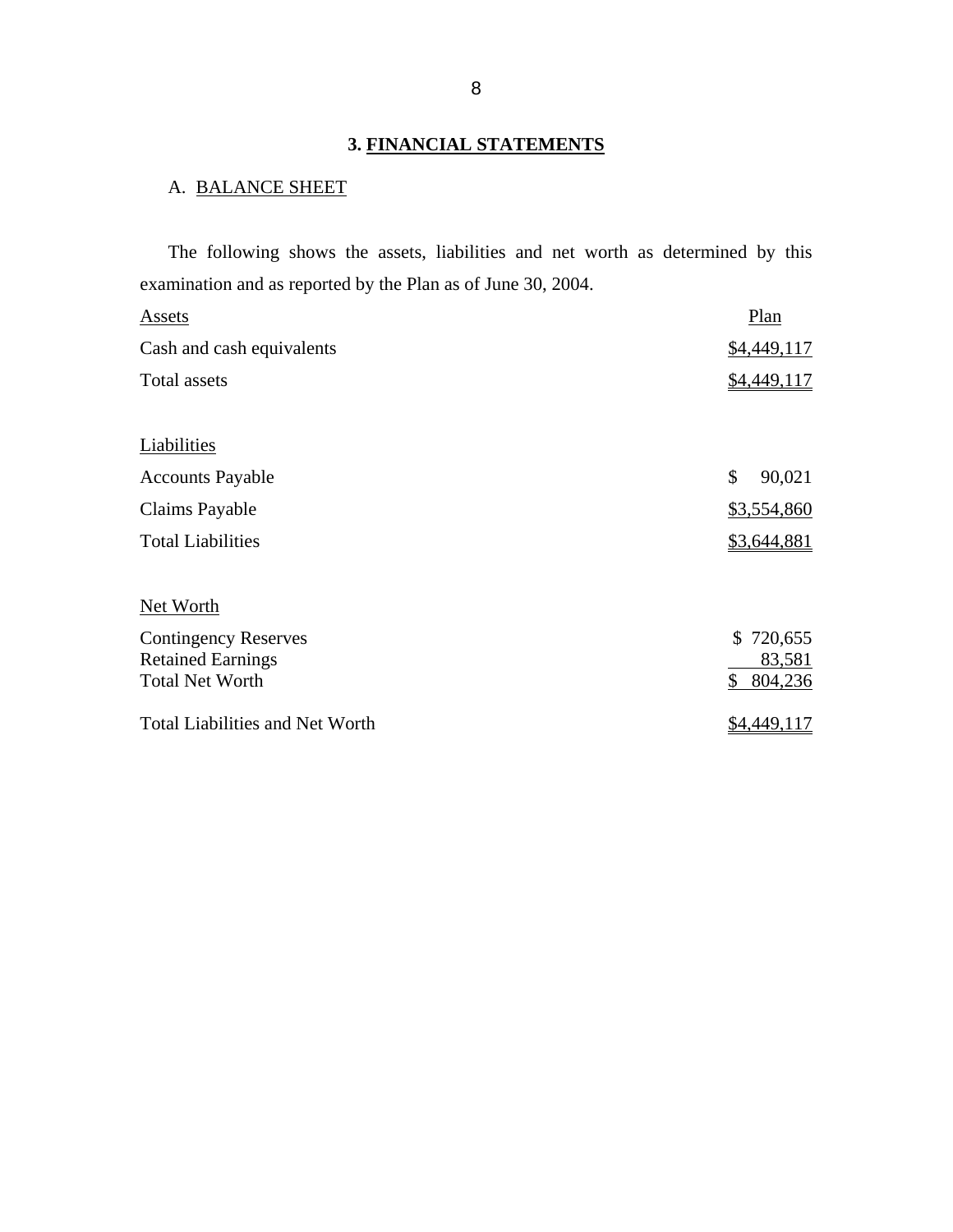# <span id="page-10-0"></span>B. Statement of revenues and expenses

Net worth decreased \$343,600 during the period from January 1, 2001 to June 30, 2004, detailed as follows:

**Revenues:** 

# Premiums (basic) community rated  $$43,788,841$ Investment 213,990 Aggregate write-ins for other revenue 568,463 Total revenues  $$44,571,294$ **Expenses:**  Hospital and medical \$35,449,539 Drug 5,012,040 Subtotal \$40,461,579 Reinsurance expenses net of recoveries 352,634 Total Medical and Hospital  $\frac{$40,814,213}{2}$ Revenues less Medical and Hospital  $$3,757,081$ **Administration:**  Compensation 7,600 Aggregate write-ins for other administrative expense 2,239,568 Total administration  $$ 2,247,168$ Total expenses 43,061,381 Net income \$1,576,353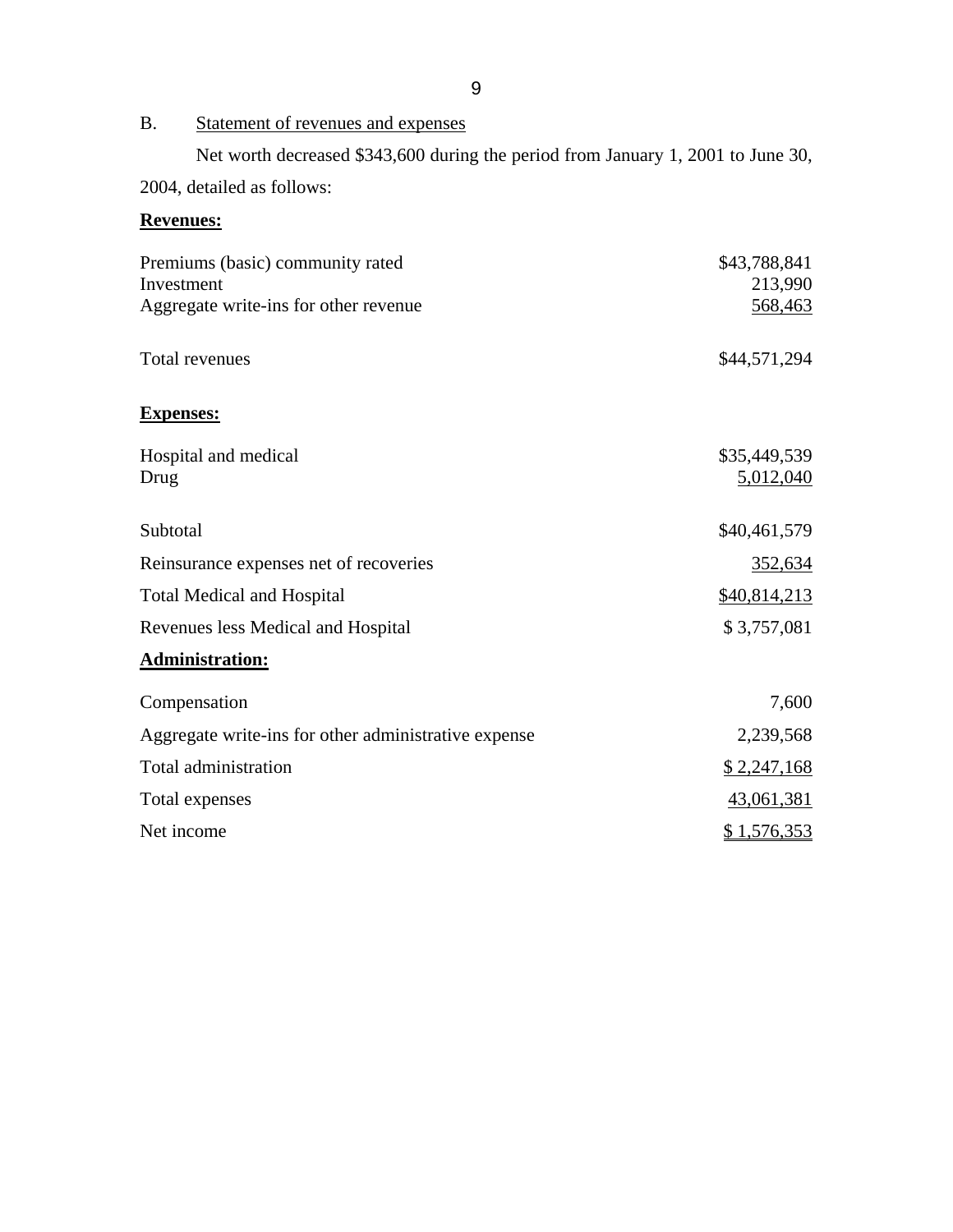# NET WORTH

| Net worth per examination as of December 31,<br>2000                                                     |                        |               | \$1,147,836 |
|----------------------------------------------------------------------------------------------------------|------------------------|---------------|-------------|
|                                                                                                          | Increases              | Decreases     |             |
| Net income<br>Increase in Contingency Reserve<br>Aggregate write-ins for changes in<br>retained earnings | \$1,576,353<br>147,834 | \$(2,067,787) |             |
| Net increase in net worth                                                                                |                        |               | \$(343,600) |
| Net worth, per examination,<br>As of June 30, 2004                                                       |                        |               | \$804.2     |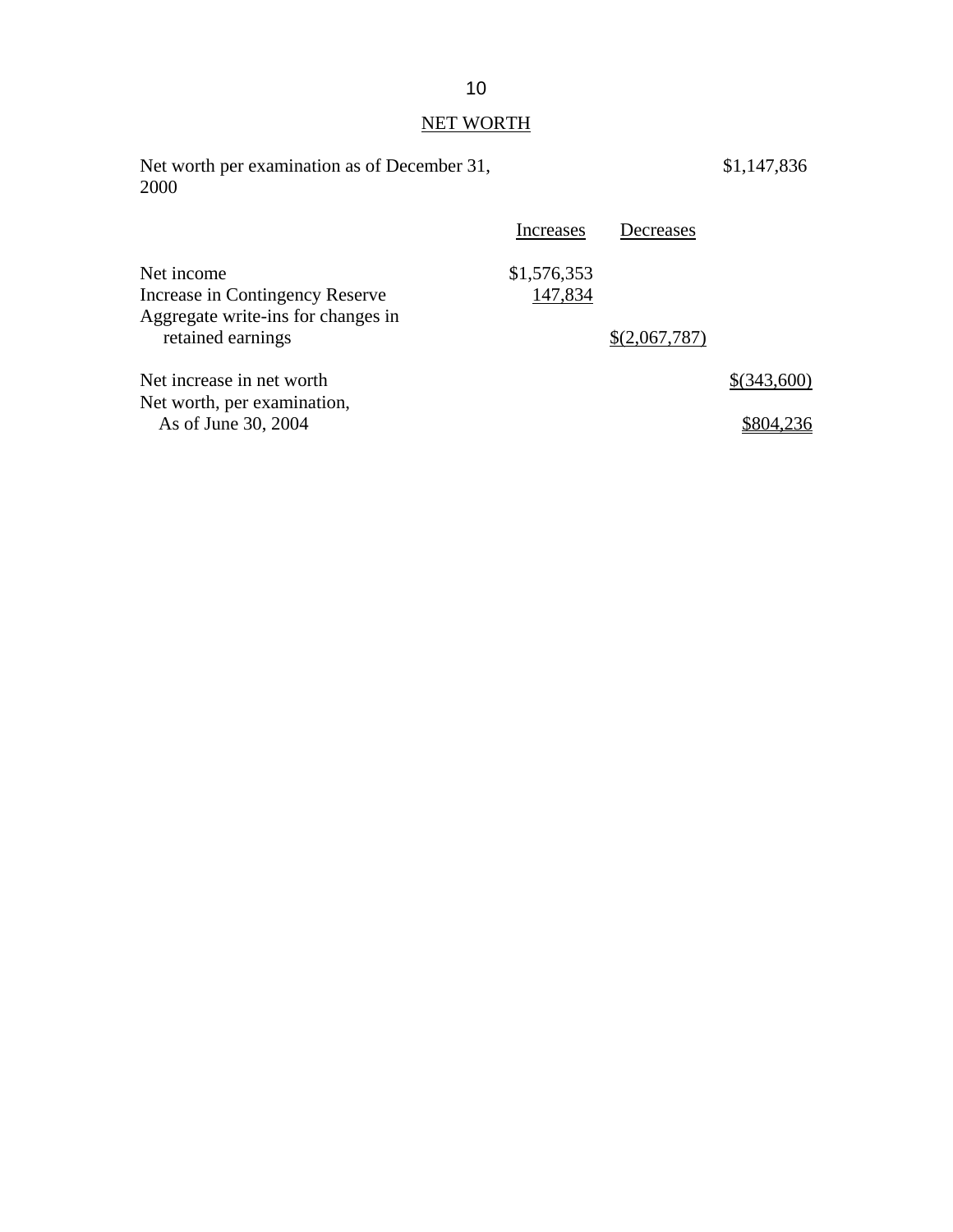#### **4. CASH AND CASH EQUIVALENTS**

<span id="page-12-0"></span>Although no examination change was made relative to this item, a review of the Plan's cash accounts indicated that the Plan reported the portion of its cash balances pertaining to the hospital, medical and drug lines of business. The Plan did not report its cash balances in the amount of \$213,977 relative to Administrative Services Only (ASO) dental revenue which was collected on behalf of a third party administrator which was included in the Plan's cash account. Such ASO dental business is not considered part of the Plan's benefits and should be segregated from the Plan's cash account.

It is recommended that the Plan eliminate any cash balances not specific to its Plan document from its books of account and cash account.

#### **5 ACCOUNTS PAYABLE**

Although no examination change was made relative to this item, as discussed in Item 4 of this report, the Plan only reported the cash portion pertaining to the hospital, medical and drug lines of business. It did not report its cash balances relative to the revenues collected on behalf of a third party administrator for a dental ASO arrangement. The Dental ASO arrangement does not involve a pooling of risk and is funded individually by each district and is not subject to the Plan document. Therefore, a separate liability for such accounts as of June 30, 2004 should have been established.

When such amounts are appropriately segregated, as per the report recommendation made in the previous section of this report, the accounts payable balances should reflect only amounts attributable to the Plan.

It is recommended that the Plan report its entire accounts payable balance in its Quarterly and Annual Statements to this Department.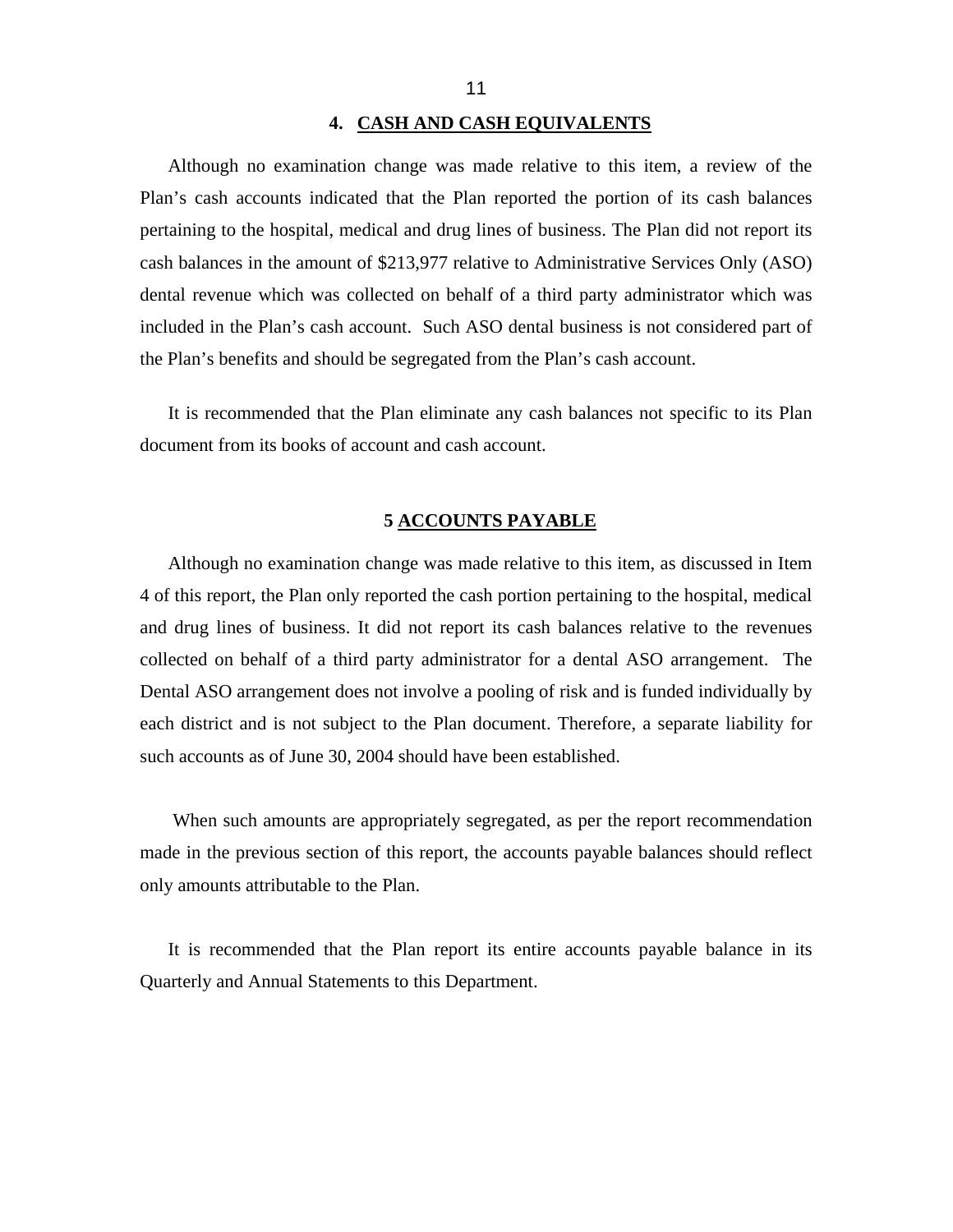# **6**. **CLAIMS PAYABLE**

<span id="page-13-0"></span>The examination liability of \$3,554,860 is the same as the amount reported by the Plan as of June 30, 2004.

The examination analysis was conducted in accordance with generally accepted actuarial principles and practices and was based on statistical information contained in the Plan's internal records and in its filed annual statements.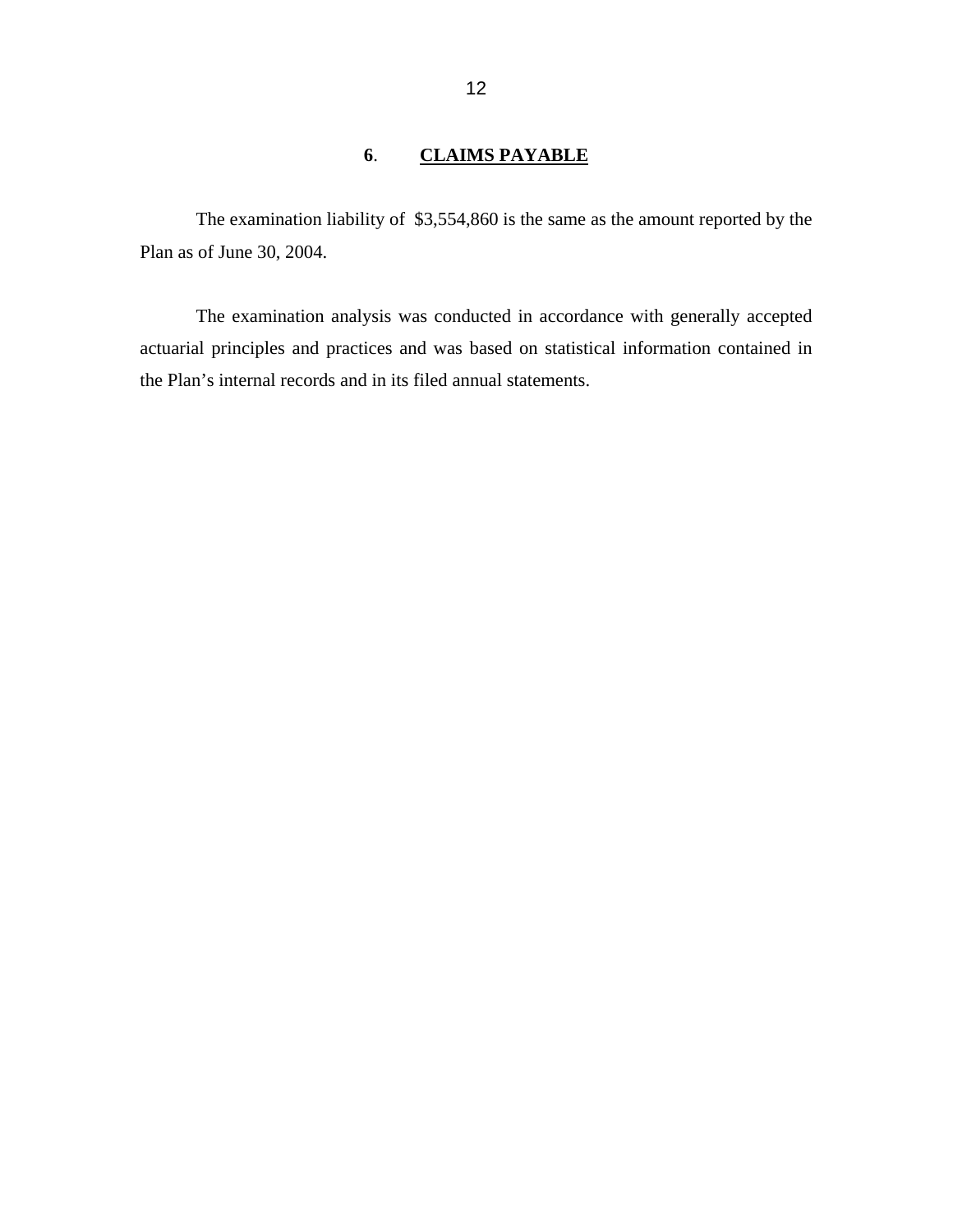#### **7. MARKET CONDUCT ACTIVITIES**

<span id="page-14-0"></span>In the course of this examination, a review was made of the manner in which the Plan conducts its business practices and fulfills its contractual obligations to subscribers and claimants. The review was general in nature and is not to be construed to encompass the more precise scope of a market conduct examination.

The general review was directed at practices of the Plan in the following areas:

- (A) Claims processing
- (B) Policy Forms and Rating
- (C) Sales and advertising

#### **A. Claim processing and payment practices**

#### **1. Claim Attribute Sample**

A review of claims processed during the July 1, 2003 through June 30, 2004 fiscal year was conducted. The claims review was performed by using a statistical sampling methodology covering the claims processed during the aforementioned period, in order to evaluate the overall accuracy and compliance environment of the Company's claims processing.

A statistical random sampling process was performed using ACL for Windows© an auditing software program. The sampling methodology was devised to test various attributes deemed to be necessary for the successful processing of claims and to reach conclusions about all predetermined attributes, individually or on a combined basis. The review incorporated processing attributes used by RMSCO (the Company's third-party claims administrator) in their own "Quality Assurance Form" of claims processing. The sample size was 167 randomly selected claims comprised of 23 denied claims and 144 paid claims.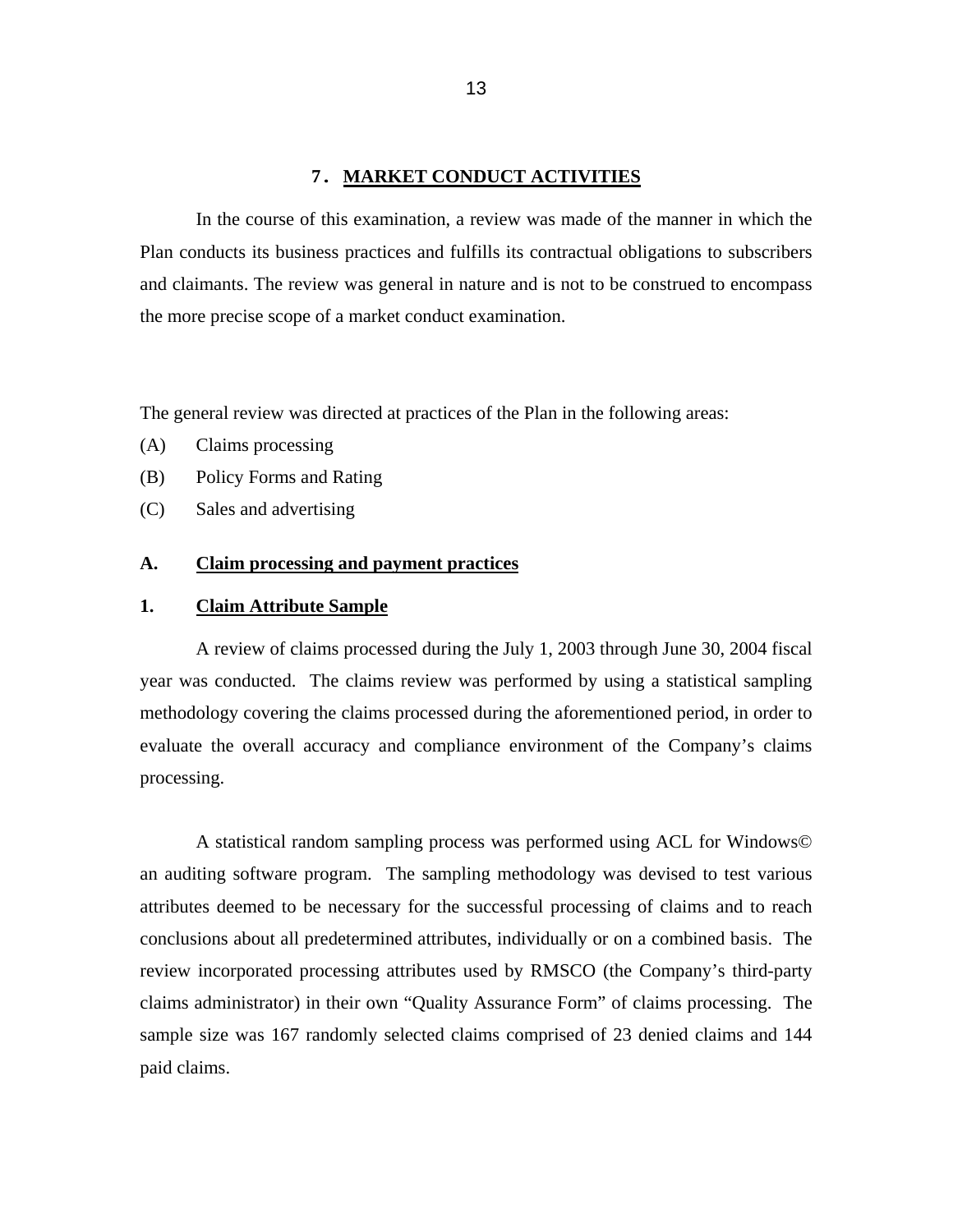During the review of claims processing it was determined that, COASEHP directed RMSCO to "lag" (postpone payment of clean claims), certain claims for 20 business days in instances in which all information necessary to adjudicate such claims had been received by the claims administrator,

- The review indicated that 17 claims were "processed" incorrectly according to the criteria used by the Plan and the New York Insurance Department, including all errors, regardless of relative weight, which the Plan assigns during its Quality Control reviews. Under this criteria, the accuracy rate was found to be 89.8%;
- If the 13 claims that were found to contain errors due to the COASEHP imposed lag were not taken into consideration, the accuracy rate would rise to 97.6%.

#### **2. Payment practices**

A population of 5,065 claims that were either paid more than 45 days beyond the date the claim was received or denied more than 30 days beyond the received date was reviewed. A sample of 167 claims was taken from this population. A delay in payment of 129 claims sampled was directly attributable to the 20 business day lag imposed by COASEHP on certain claims referred to in the previous section of the Report. This accounts for 77.25% of the claims being sampled. Therefore, when the error rate is projected upon the population it can be stated with 95% confidence there may have existed between 3,590 and 4,235 claims that did not have a valid reason for the delay in processing.

In light of the above, it is recommended that the Plan commit to settle all clean claims within 30 days.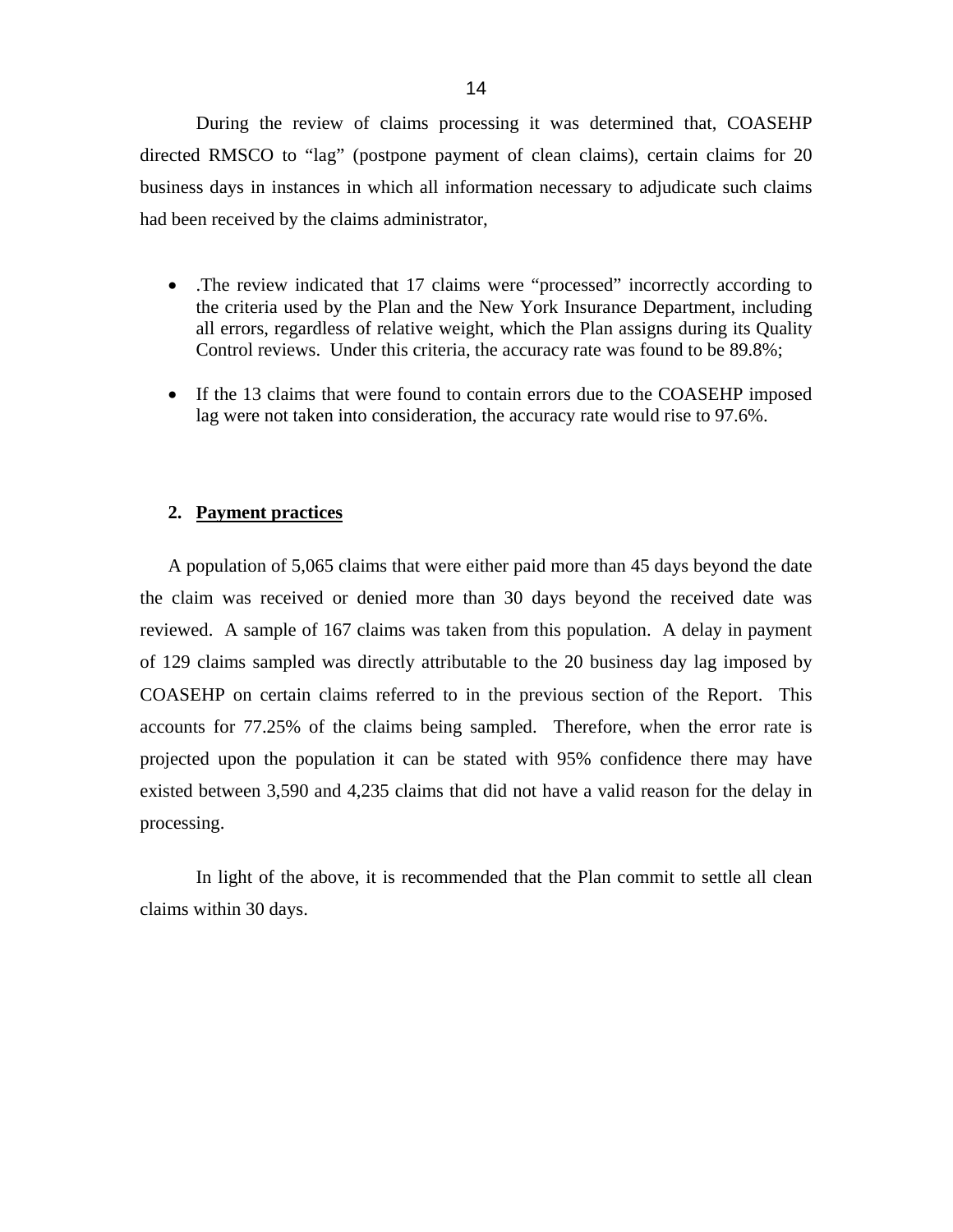# **B. Policy Forms / Benefits**

During the review of sales practice it was determined the Plan did not obtain approval from the New York State Insurance Department to market the Tradition Plus Health Plan (also referred to as the Modified Traditional Plan) as required by Section 4709(b) of the New York Insurance Law.

Section 4709(b) of the New York Insurance Law states in part,

"…b) The summary plan description shall be subject to regulation as if it were a health insurance subscriber certificate,…"

It is recommended the Plan obtain New York State Insurance Department approval prior to marketing any new products including any amended policy forms or riders in accordance with Section 4709(b) of the New York Insurance Law.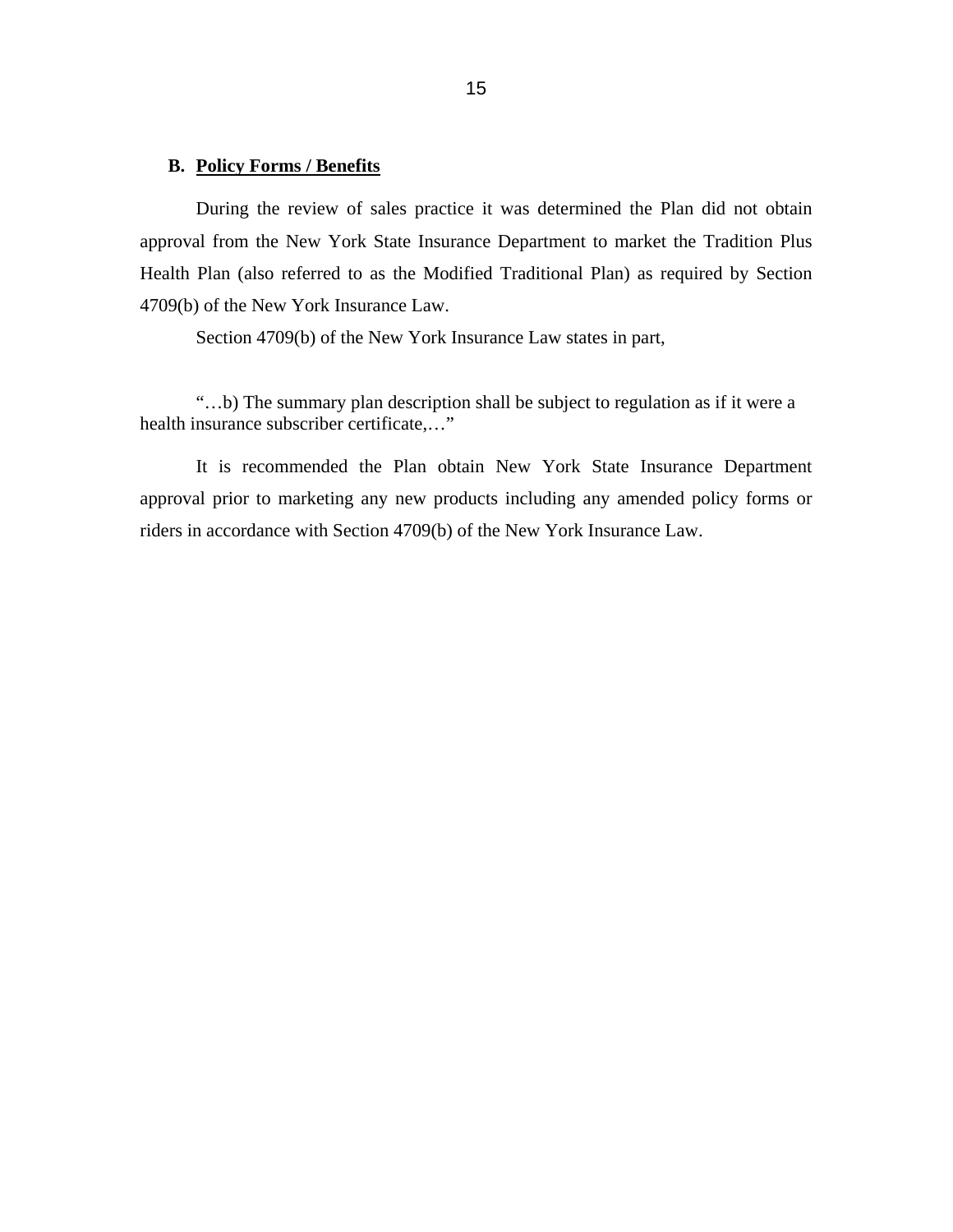# **8. COMPLIANCE WITH REPORT ON ORGANIZATION**

<span id="page-17-0"></span>The report on organization included three recommendations detailed as follows (page number refers to the report on organization):

| ITEM |                                                                                                                                                                                                  | PAGE<br>NO. |
|------|--------------------------------------------------------------------------------------------------------------------------------------------------------------------------------------------------|-------------|
|      | A. It is recommended that the Plan amend its stop loss contracts to include<br>the wording prescribed by Section $1308(a)(2)(A)(i)$ of the New York<br>Insurance Law                             | 6           |
|      | The Plan has complied with this recommendation.                                                                                                                                                  |             |
|      | B. It is recommended that the Plan report its entire cash balance in its<br>Quarterly and Annual Statements to this Department.                                                                  | 8           |
|      | This recommendation has been revised within this Report on<br>Examination to read that the Plan eliminate any cash balances not<br>specific to its Plan document benefits from its cash account. |             |
|      | C. It is recommended that the Plan report its entire claims payable balance<br>in its Quarterly and Annual Statements to this Department.                                                        | 8           |

The Plan did not comply with this recommendation. A similar recommendation is included within this Report on Examination.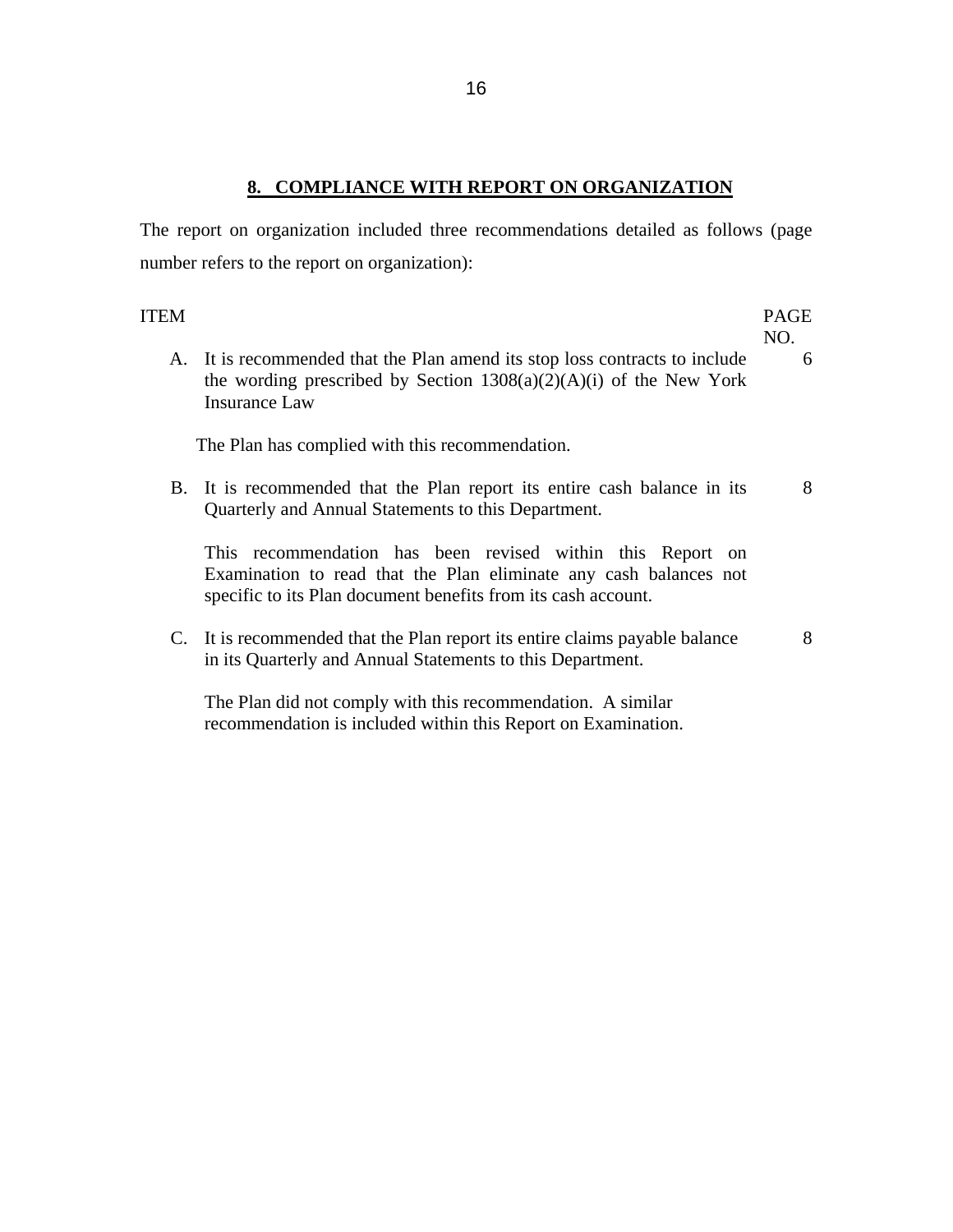## **9. SUMMARY OF COMMENTS AND RECOMMENDATIONS**

# A. **Management**

It is recommended that, if it is the intent of the Plan, that 4 the Plan eliminate the standing committees and act upon all matters at the board level.

#### B. **Accounts and Records**

It is recommended that the Plan maintain a Code of 6 Conduct policy and that annual conflict of interest reporting on the part of the Plan's officers, key employees and board of governors be reviewed by the board of governors.

#### C.. **Internal Controls**

It is recommended the Plan amend the contract with its  $\frac{7}{10}$ CPA firm to include an opinion of the Plan's internal control systems in order to comply with Section 4705(e)(1) of the New York Insurance Law.

#### D. **Annual and Quarterly Statement Preparation**

It is recommended that the Plan complete NY Schedule F – 7 Claims Payable Analysis by including a reconciliation footnote that reflects the statutory reserve that exceeds the actuarially determined unpaid claims. Column C and Column D of Section 1 of Schedule F should reconcile to the claims payable amount reported on line 2 of Report # 1 – Part B: Liabilities and Net Worth of its annual statement for both the current and prior year.

### E. **Cash and Cash Equivalents**

It is recommended that the Plan eliminate any cash 11 balances not specific to its Plan document from its books of account and cash account.

A similar recommendation was included within the previous Report On-Organization and is repeated herein.

#### <span id="page-18-0"></span>ITEM PAGE NO.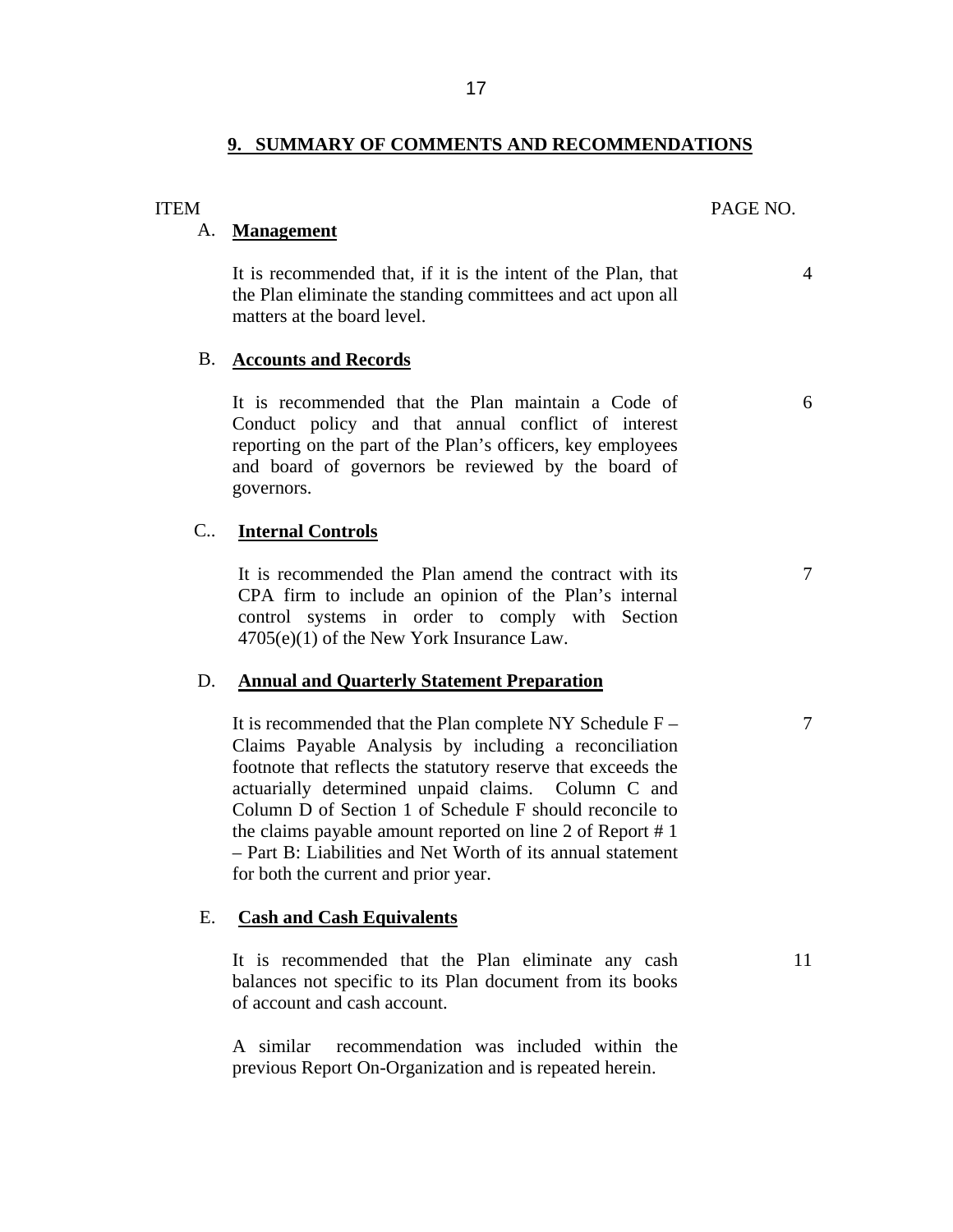# F. **Accounts Payable**

It is recommended that the Plan report its entire accounts payable balance in its Quarterly and Annual Statements to this Department.

11

15

# G. **Market Conduct**

It is recommended that the Plan commit to settle clean claims within 30 days. 14

It is recommended the Plan obtain New York State Insurance Department approval prior to marketing any new products including any amended policy forms or riders in accordance with Section 4709(b) of the New York Insurance Law.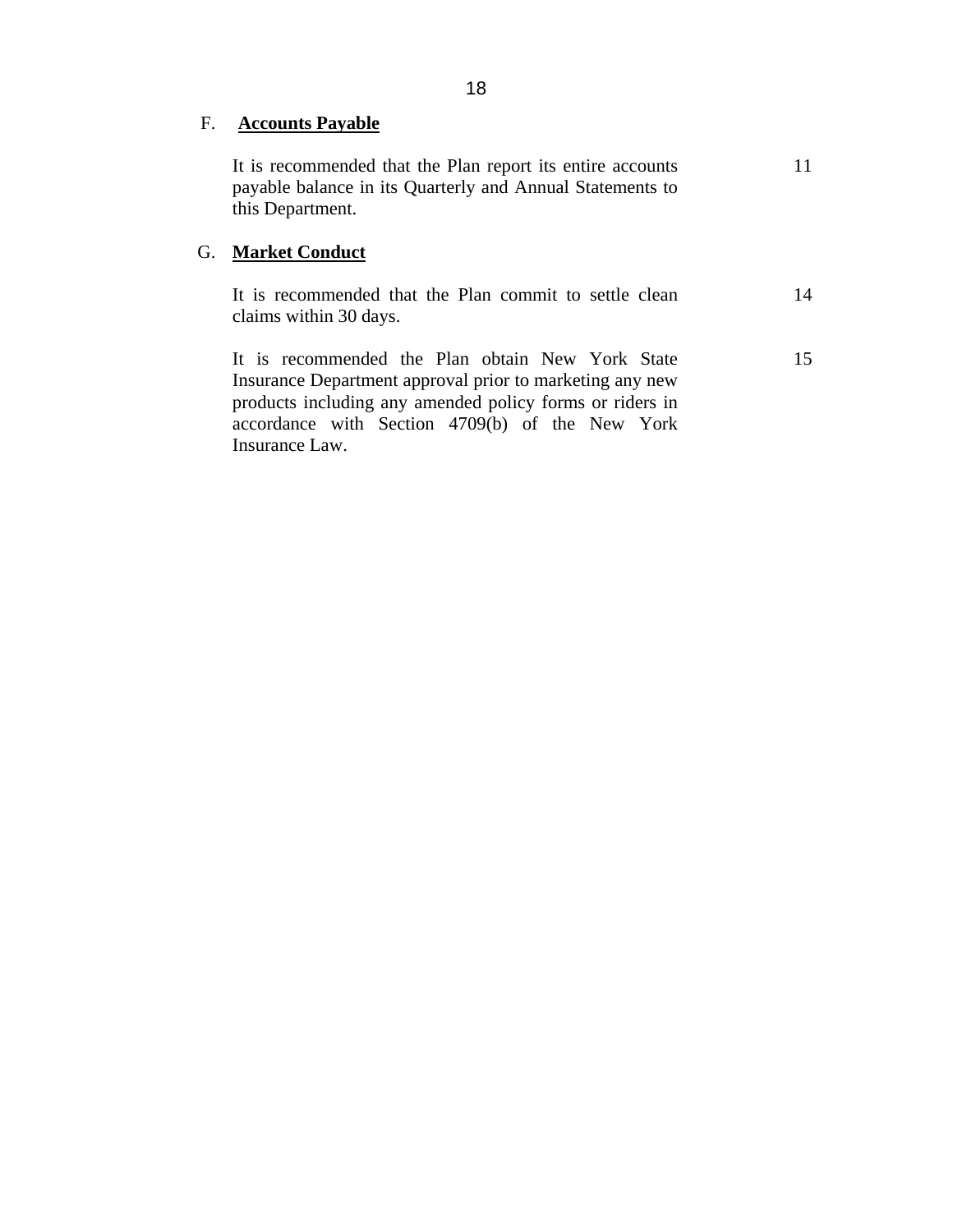Respectfully submitted,

Finnerty Bankan

**Barbara Finnerty** Senior Insurance Examiner

**STATE OF NEW YORK**  $\mathcal{F}$  $)$  SS.  $\lambda$ **COUNTY OF NEW YORK )** 

Barbara Finnerty, being duly sworn, deposes and says that the foregoing submitted report is true to the best of her knowledge and belief.

Finnert

**Barbara Finnerty** 

Subscribed and sworn to before me

This  $19$  day of  $Q$ *pril*, 2006

Charles 5- Lougey

**Charles T. Lovejoy<br>Notary Public, State of New York** No. 31-4798952 **Gualified in New York County** Commission Expires 1-26- 10